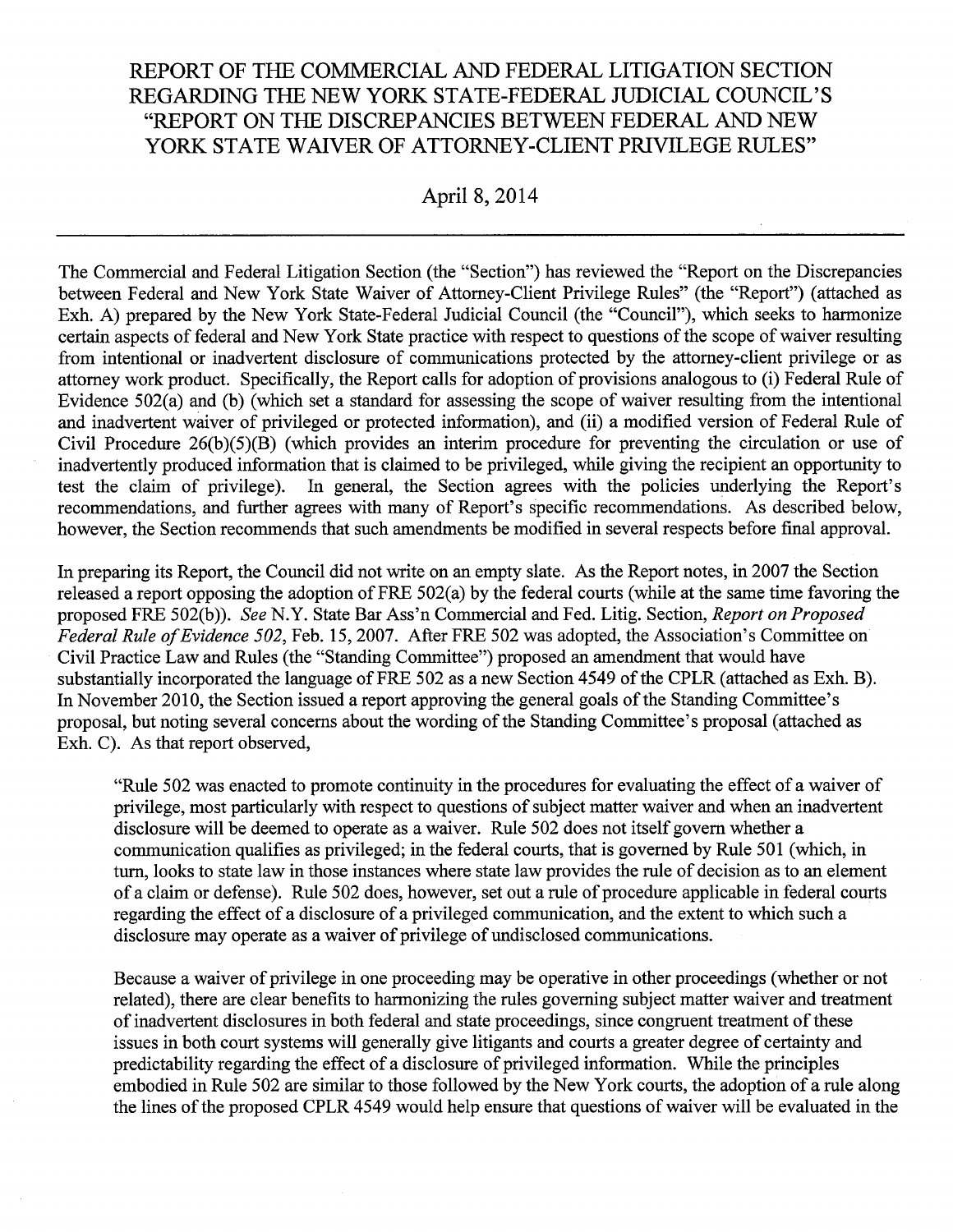same way, regardless of whether the disclosure occurs in a federal or state proceeding. For these reasons, the Section believes such a rule would be a valuable addition to the CPLR.

In-the Section's view, these comments remain valid today. In so concluding, we recognize that this position is in some tension with our earlier opposition to the adoption of FRE 502(a) itself. The Section's position in 2007 was based primarily on a concern that the proposed federal rule did not adequately distinguish between the standards applicable to waiver of attorney-client privilege and the substantially narrower waiver principles applicable to attorney work product. This was certainly a valid concern when FRE 502 was simply a proposal, not a rule. However, in the years since FRE 502 was adopted, we are unaware of any significant problems that have emerged in the application of that rule to questions of waiver of work product – indeed, if anything, FRE 502 has probably resulted in a narrowing of the application of subject matter waivers generally. Moreover, as we implicitly recognized in 2010, the adoption of FRE 502 has changed the landscape, and the enactment of a state rule to work in tandem with the existing federal rule should provide litigants with greater predictability in assessing both the risks of intentional waivers and the consequences of inadvertent waivers in any situation where the same privileged information is or may be at issue in both federal and state litigation. For these reasons, the Section agrees that there is a valid place in New York procedural law for an analogue to FRE 502.

The Section further agrees that the costs and risks of handling privileged communications in discovery (and particularly large-scale electronic discovery) will be ameliorated by the adoption of a counterpart to Fed. R. Civ. P. 26(b)(5)(B). Prior to the enactment of the New York Rules of Professional Conduct, City Bar Formal Opinion 2003-4 served a similar function, as it counseled that an attorney who received a communication that the attorney knew or should have known was inadvertently transmitted was ethically obligated to notify the sender of the transmission and return or destroy the subject material (with limited exceptions to permit the recipient to present the material for *in camera* review). However, that opinion was based on ABA Opinion 92- 368; and subsequent changes to Rule 4.4 of the ABA Model Rules of Professional Conduct led to the withdrawal of ABA Opinion 92-368. After the adoption of a substantially similar rule in New York *(see* Rule 4.4(b) of the New York Rules of Professional Conduct), City Bar Formal Opinion 2003-04 was effectively withdrawn as well. *See* City Bar Formal Opinion 2012-1. Thus, at this time, the New York Rules of Professional Conduct require only that an attorney who knows or should know that a communication was inadvertently transmitted *notify* the sending party of the transmission, leaving the sending party to whatever remedy they can obtain by agreement or by seeking a protective order. While in many instances counsel will simply agree to return or destroy the material in question, the absence of a clear state rule presents risks of satellite litigation over claims of waiver, as well as risks of potential disqualification if the receiving counsel is found to have made inappropriate use of their adversary's privileged communications.

As the Council's Report notes, New York courts have repeatedly recognized that, so long as a litigant took reasonable measures to preserve the confidentiality of privileged communications, the inadvertent production of privileged material will generally not be deemed a waiver. Given this existing case law, we believe that adoption of a rule comparable to Fed. R. Civ. P. 26(b)(5)(B) would contribute significantly to the goals of reduction of discovery costs and predictability in assessing risks that might result from inadvertent disclosures. We disagree, however, with those portions of the Council's proposal that would incorporate the ethical requirements formerly imposed by City Bar Formal Opinion 2003-4 into New York procedural law. We do so in part because of a reluctance to blur the lines between ethical obligations and discovery procedures. Moreover, we think adoption of the procedure currently found in Rule  $26(b)(5)(B)$  (which permits a producing party, upon learning that a privileged document was inadvertently produced, to require the receiving party to return, destroy, or sequester the document), when combined with the notice obligation presently imposed by the current Rule 4.4(b), strikes a better balance of the rights and obligations of the parties, and avoids imposing undue risk of sanctions on the receiving party - who may, in many instances, not immediately recognize the significance of a document or have legitimate questions as to whether it was inadvertently produced.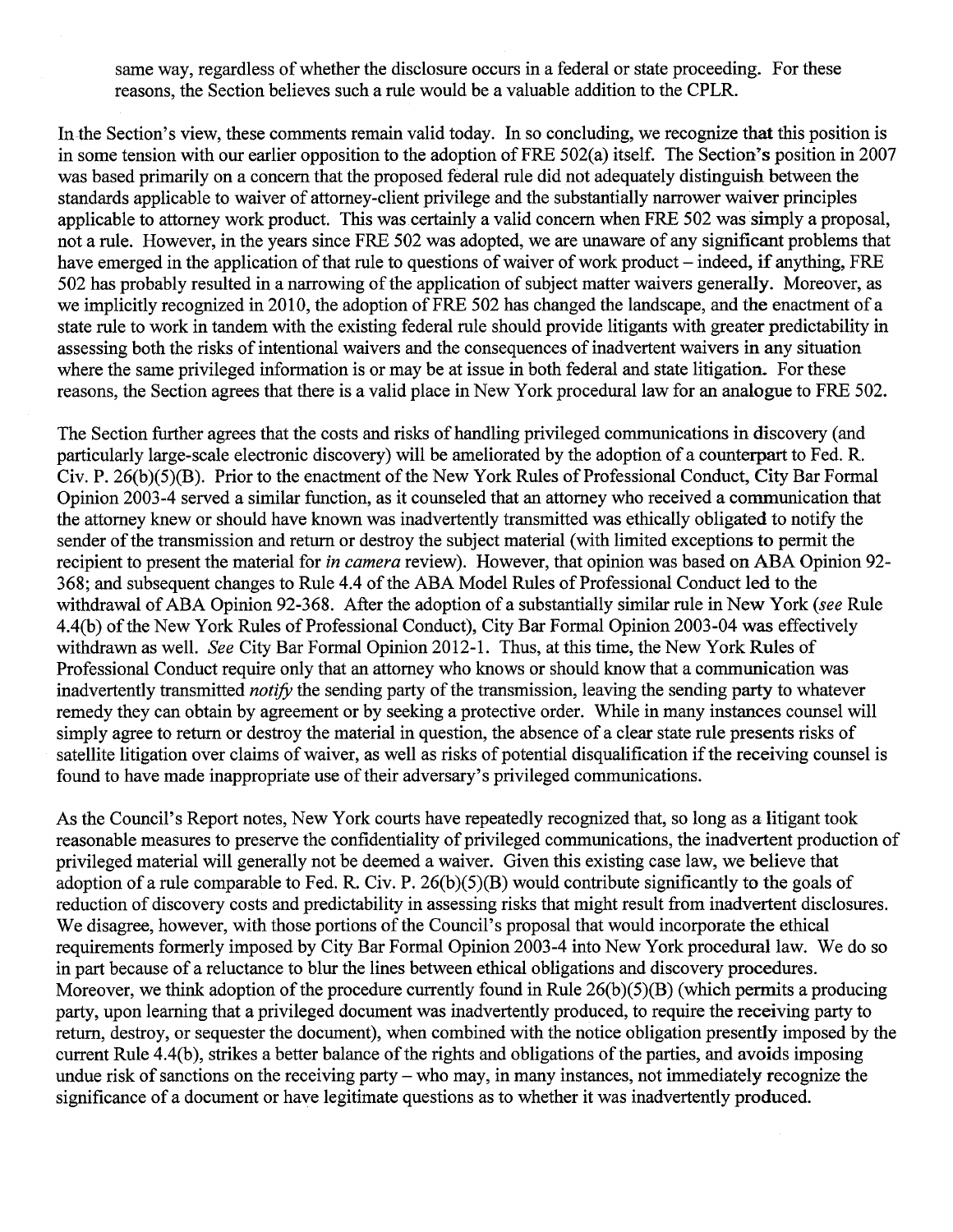While the Section favors the goals of the Council's Report – as well as those of the earlier proposal by the Standing Committee – we have a number of concerns regarding the language proposed by each entity. Those concerns are summarized generally below. The attached Exhibit D sets forth the Section's proposed revisions to the Section 502 proposal; Exhibit E shows changes made from the Standing Committee Proposal. The attached Exhibit F shows the Section's proposed revisions to the Rule 25(b)(5)(B) proposal; Exhibit G shows changes made from the Council's proposal.

## Comments on the Council's Proposed Adaptation of FRE 502

(1) In general, we submit that the proposed amendment should conform to and work within the structure of the existing terminology found in the CPLR- specifically, by incorporating references to the CPLR provisions that codify the privilege and protections at issue. The Council's proposed amendment does not attempt to do this. However, the Standing Committee's proposed language does refer to the relevant CPLR provisions (CPLR §§ 3101(c), 310l(d)(2), and 4503); the Section's proposed alternative language follows the Standing Committee's proposal in that respect. Because the Section's proposed language includes specific statutory references to the CPLR provisions codifying the protections at issue, we do not recommend adoption of the definitions of "attorney-client privilege" and "work-product protection" contained in the Council's proposal.

(2) Section (b)(3) of the Council's proposal includes a reference to the proposed analogue of Federal Rule  $26(b)(5)(B)$ . In the Section's view this cross-reference is unnecessary. As adopted by the federal courts, Section (b)(3) requires, as a condition for finding that an inadvertent disclosure does not constitute a waiver, the producing party must have "promptly [taken] reasonable steps to rectify the error, including (if applicable) notifying the party receiving the material of the claim of privilege and the basis for its assertion." A crossreference to the Council's proposed analogue to Federal Rule 26(b)(5)(B) would add nothing further to the requirements imposed on the producing party, and inclusion of such a cross-reference could give rise to confusion and misinterpretation of the statute.

(3) The Council's proposal apparently does not call for enactment of analogues to Sections (c) through (e) of FRE 502, although the Council's report does note that some states have enacted similar provisions. By contrast, the Standing Committee's proposal includes provisions comparable to FRE 502(c)-(e). In the Section's view, these provisions strengthen the overall proposal and make clearer the ways in which it is intended to operate in tandem with the federal rule; thus, our recommended language includes these provisions with little change.

### *Comments on the Standing Committee's Proposed Adaptation of FRE 502*

(4) The Standing Committee's version purports to state the rule applicable in any federal or state proceeding. *See, e.g.,* Standing Committee proposal, Section 502(a) ("Where material protected by Section 3101(c),  $3101(d)(2)$ , or  $4503$  of this Chapter is disclosed, and such disclosure waives such privilege or protection, the waiver extends to an undisclosed communication or information *in a federal or State proceeding* if [listing the requirements of subsections (1)-(3)]" (emphasis added)). However, while FRE 502 looks to state law for certain purposes, FRE 502(f) expressly provides that "this rule *[i.e.* FRE 502 as a whole] applies even if state law provides the rule of decision." Moreover, under FRE 502(d), a ruling of a federal court as to whether a disclosure amounts to a waiver has binding effect in subsequent proceedings, regardless of whether they take place in federal or state court. As a result, to the extent that the Standing Committee's proposed CPLR 4549 purports to govern the result of a disclosure that takes place in a federal proceeding, the rule may run afoul of the Supremacy Clause. The Section's proposed rewording eliminates the problematic language.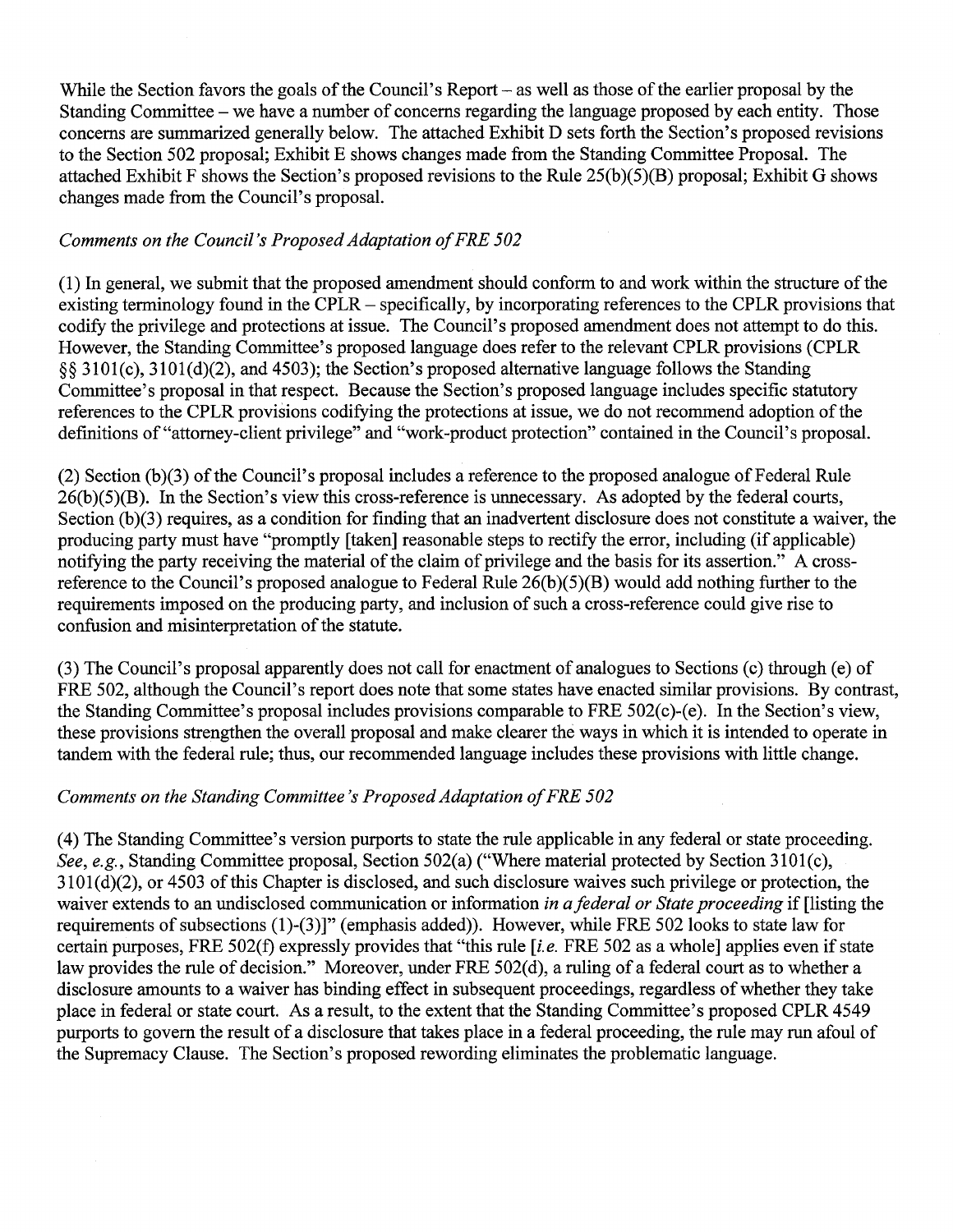(5) As noted in comment (1) above, in the Section's view, the amendment should refer specifically to the CPLR provisions codifying the privileges and protections at issue *(i.e. CPLR Sections 3101(c)*, 3101*(d)*(2), and 4503). However, we think the waiver standards codified by this rule should also apply in situations in which a New York State court is confronted with a dispute involving a claim of privilege arising under the laws of another jurisdiction. Accordingly, the Section's proposed language clarifies that sections (a) and (b) apply to disclosures of material "protected by Section 3101(c), 3101(d)(2), or 4503 of this Chapter *(or comparable privileges under the laws of other jurisdictions)."* Conversely, in the Section's view, in actions governed by the CPLR, the same waiver procedures should apply regardless of whether the substantive claims at issue are governed by the laws of another jurisdiction. Our proposed Section (g) is added to clarify this.

( 6) FRE 502 provides the procedure for determining the effect of a disclosure of privileged information in federal judicial and administrative proceedings. Extending the results of a Rule 502 analysis to administrative proceedings is beneficial, because otherwise parties that predictably engage in both judicial and administrative proceedings would not know whether federal administrative agencies would respect the waiver determinations made by a federal district court. The Section's intent in proposing its alternative language is that the references to specific CPLR provisions in Sections (a) and (b) should be understood to mean that these waiver principles apply in any judicial and agency proceeding in which the CPLR is applicable. Section (c) of the Section's alternative proposal further specifies that a finding made by a State court as to whether a disclosure will result in a waiver will be binding (to the extent relevant) in any other judicial or agency action or proceeding to which the CPLR applies.

(7) The Standing Committee's proposed Section (e) follows the corresponding Section (e) of FRE 502 in providing that an agreement between the parties as to the effect of a disclosure "is binding only on the parties to the agreement, unless it is incorporated into a court order." We approve of the concept and proposed language of this section. We note, for clarity, that we understand this rule to permit a court to issue such an order *prospectively* - for example, as part of a confidentiality order permitting the parties to enter into such agreements in circumstances where, in the course of discovery, immediate access to the court is not available or is otherwise impractical. Such advance authorization may enable counsel to more readily resolve disputes as to the applicability of privilege or work product protection to particular documents or communications in the not infrequent circumstance where counsel would be willing to disclose an arguably privileged (but inconsequential) communication, provided that such a disclosure would not give rise to a claim of waiver.

(8) Section (a) of the Standing Committee's proposal refers to circumstances where a disclosure waives a "privilege or protection" that might otherwise arise under the CPLR Sections  $3101(c)$ ,  $3101(d)(2)$ , or  $4503$ ; Section (b)(2) similarly refers to "privilege or protection." However, Section (b)(3) of the Standing Committee's proposal refers only to "privilege" without referencing "protection". We see no reason for the inconsistency, and our recommended language includes a reference to "protection" in Section (b)(3) as well.

## *Comments on the Council's Proposed Adaptation of Fed. R. Civ. P. 26(b)(5)(B)*

 $\overline{1}$ 

As noted above, the Section generally agrees with the proposal to adopt language comparable to Rule 26(b)(5)(B) of the Federal Rules of Civil Procedure, but we do not agree with those portions of the proposal that would include either the ethical obligation presently imposed by Rule 4.4(b) of the New York Rules of Professional Conduct or the more robust affirmative obligations formerly imposed on a receiving party under City Bar Formal Opinion 2003-4. As a result, the Section's proposed alternative language primarily tracks the relevant provisions of Rule  $26(b)(5)(B)$ , with three exceptions:

(i) we have modified the text to refer to CPLR Sections  $3101(c)$ ,  $3101(d)(2)$ , and  $4503$  (or comparable provisions under the laws of other jurisdictions);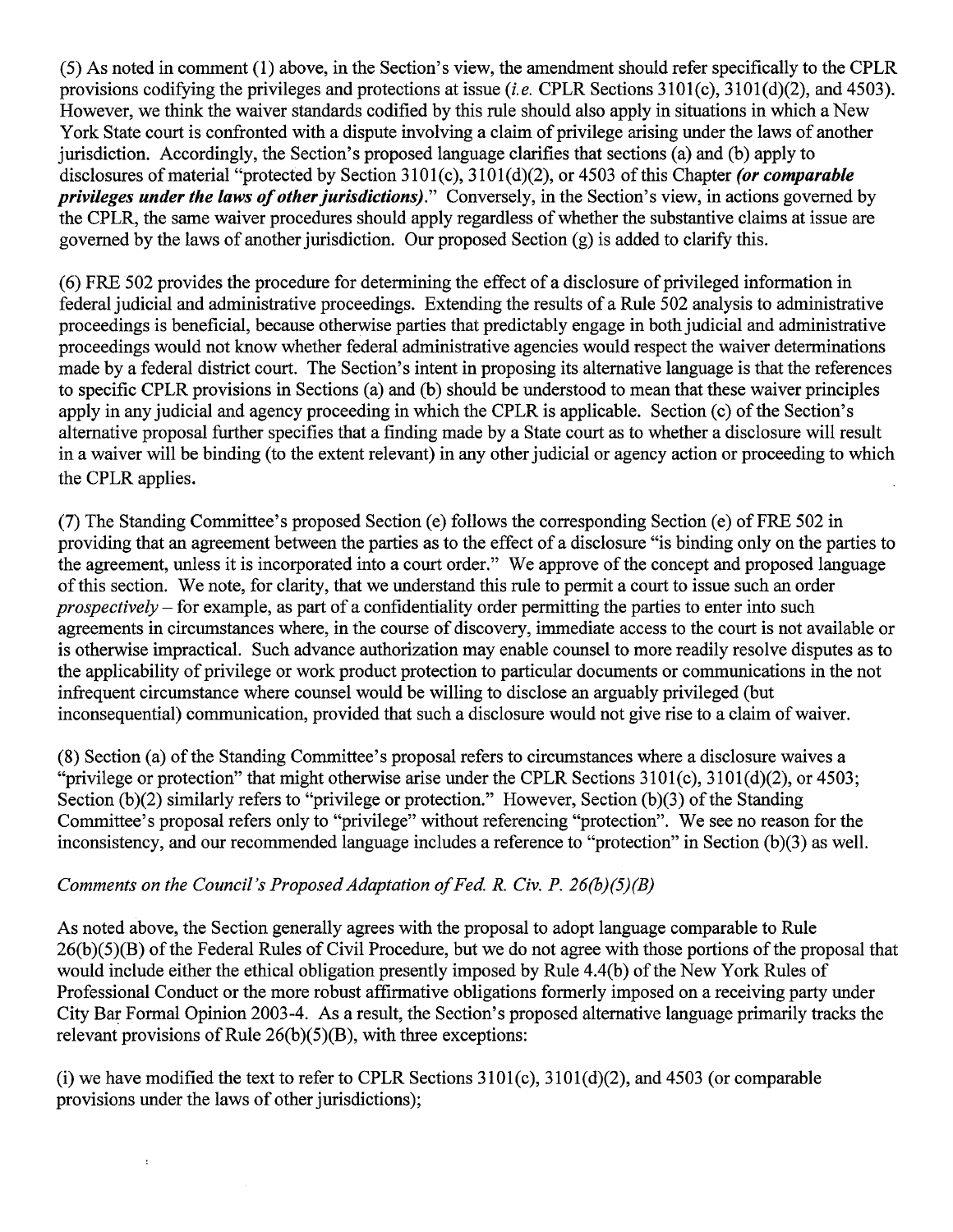(ii) we have added language to clarify that, once a producing party notifies the receiving party of the inadvertent disclosure, the receiving party shall not read the communication in question. This provision is intended to apply prospectively from the receipt of notice. It would, of course, still permit the receiving party to examine the document to confirm non-privileged information such as the identity of the author, sender, and recipient(s);

(iii) we have changed the reference in Rule 26(b)(5)(B) to submissions "under seal" to refer to submissions *"in camera,"* to avoid any suggestion that such a submission should or must be filed with the clerk of the court.

The Council's proposal does not include a suggestion as to where to place the proposed amendment (in the CPLR or otherwise). The Section's proposal calls for the provision to be added as a new subsection (e) to CPLR 3122 ("Objection to Disclosure, inspection, or examination; Compliance").

#### *Conclusion*

For the reasons stated, the Commercial And Federal Litigation Section (1) APPROVES, in concept, the proposals of the New York State-Federal Judicial Council and the Association's Standing Committee on Civil Practice Law and Rules to amend New York law to include a provision similar to Rule 502 of the Federal Rules of Evidence, and (2) APPROVES, in concept, the proposal of the New York State-Federal Judicial Council to amend New York law to include a provision similar to Rule 26(b)(5)(B), but (3) DISAPPROVES the specific wording of such proposals to the extent provided herein, and instead (4) RECOMMENDS adoption of the alternative language proposed herewith.

> Prepared by: The CPLR Committee of the Commercial And Federal Litigation Section James Bergin and Tom Bivona, Co-Chairs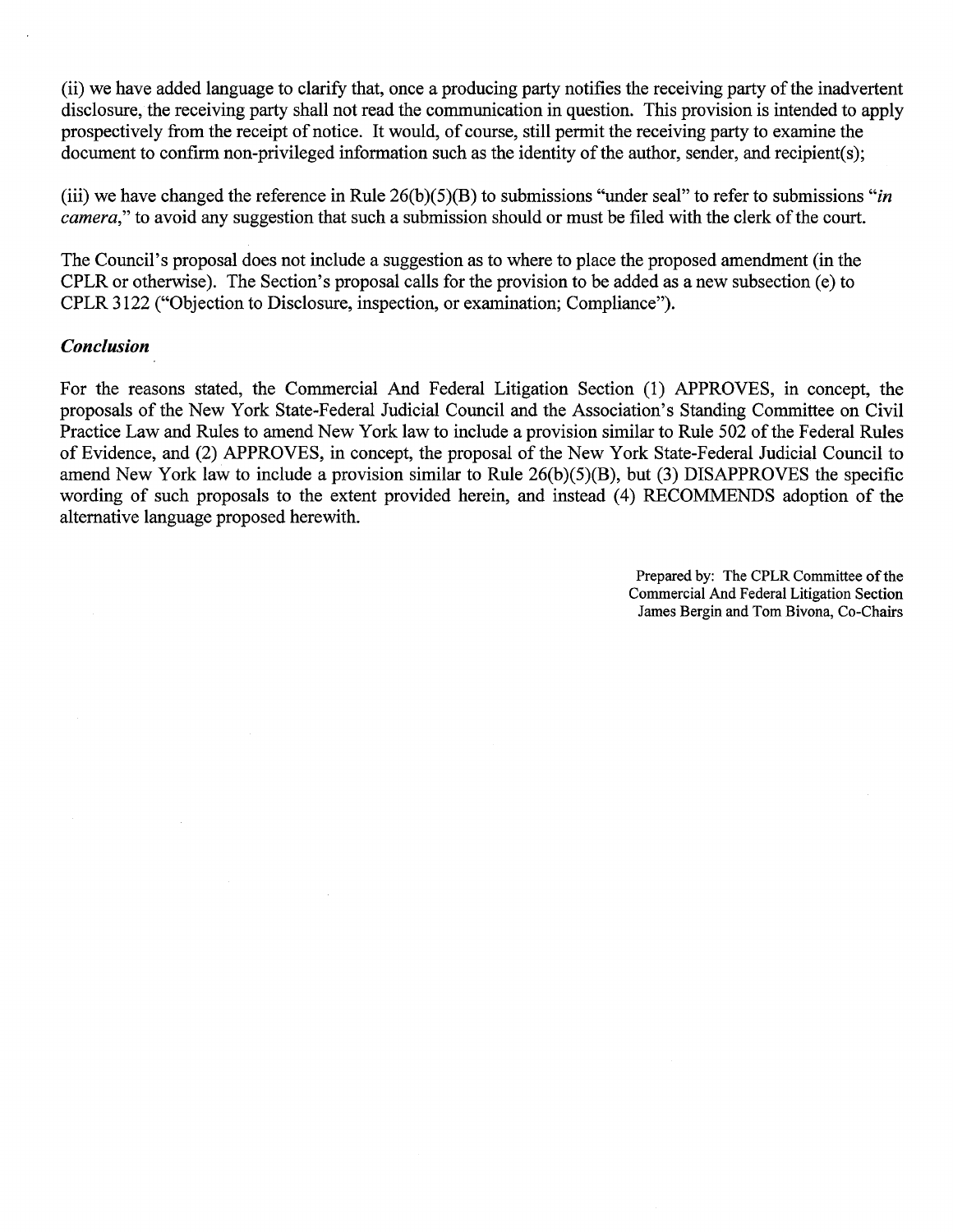#### **EXHIBIT D**

### **THE COMMERCIAL & FEDERAL LITIGATION SECTION'S PROPOSAL FOR A NEW SECTION 4549 OF THE CPLR**

THE PEOPLE OF THE STATE OF NEW YORK, REPRESENTED IN SENATE AND ASSEMBLY, DO ENACT AS FOLLOWS:

Section 1: The civil practice law and rules is amended by adding a new section 4549 to read as follows:

Attorney-Client Privilege, Material Prepared in Anticipation of Litigation and Work Product; Limitations on Waiver

(a) Scope of Waiver. Where material protected by Section 3101(c), 3101(d)(2) or 4503 of this Chapter (or comparable privileges or protection under the laws of other jurisdictions) is disclosed, and such disclosure waives such privilege or protection, the waiver extends to an undisclosed communication or information only if:

(1) the waiver is intentional;

(2) the disclosed and undisclosed communications or information concern the same subject matter; and

(3) they ought in fairness to be considered together.

(b) Inadvertent disclosure. A disclosure of material protected by Section 3101(c), 3101(d)(2) or 4503 of this Chapter (or comparable privileges or protection under the laws of other jurisdictions) does not operate as a waiver if:

(1) the disclosure is inadvertent;

(2) the holder of the privilege or protection took reasonable steps to prevent disclosure; and

(3) the holder promptly took reasonable steps to rectify the error, including (if applicable) notifying the party receiving the material of the claim of privilege or protection and the basis for its assertion.

(c) When a disclosure is made in a judicial or agency action not governed by this Chapter, or an arbitration, and is not the subject of an order concerning waiver, the disclosure does not operate as a waiver in a judicial action governed by this Chapter if the disclosure:

(1) would not be a waiver under this rule if it had been made in a judicial action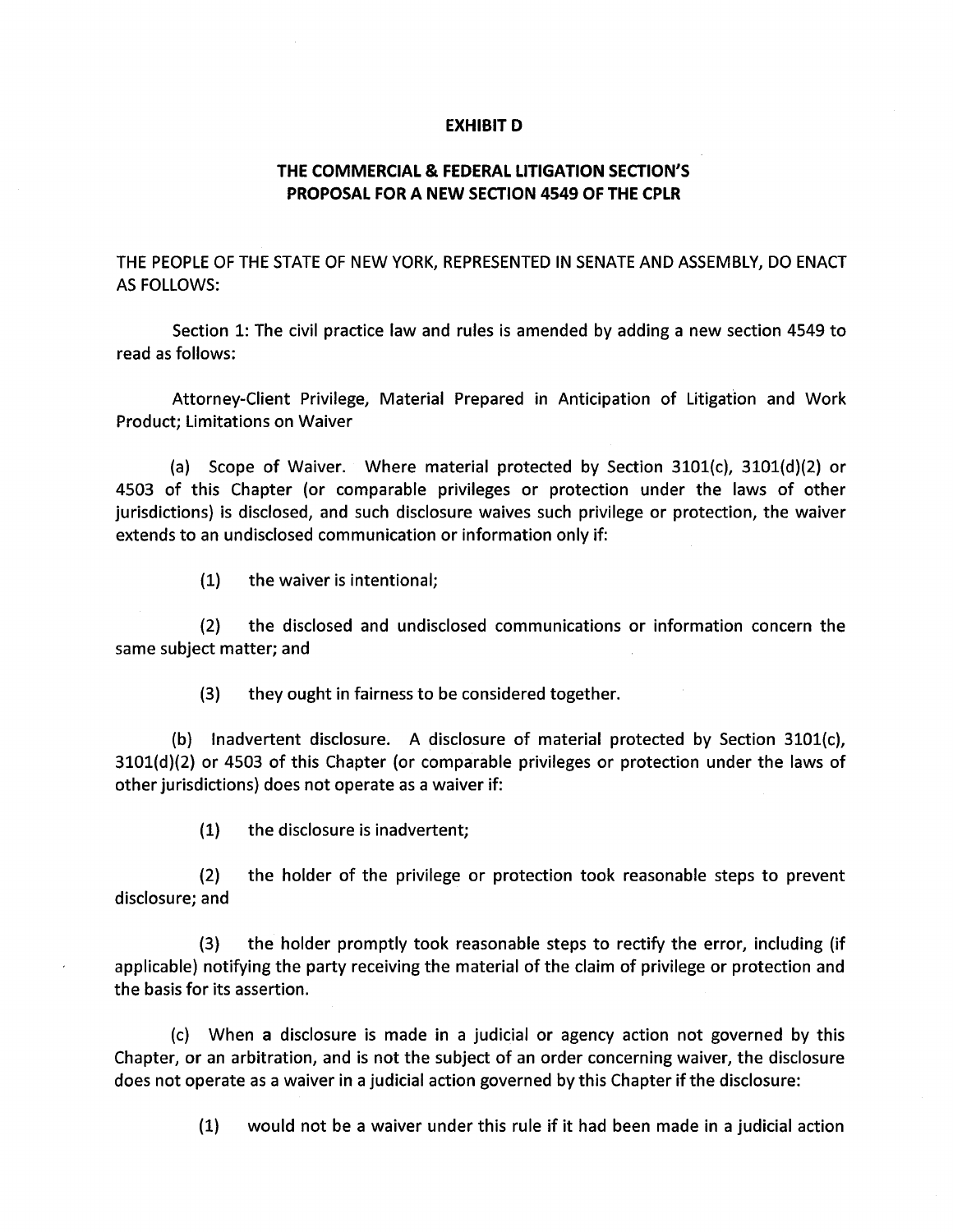governed by this Chapter or

(2) is not a waiver under the applicable law of the jurisdiction where the disclosure occurred.

(d) Controlling effect of a court order. In a judicial action governed by this Chapter, a court may order that the privilege or protection is not waived by a disclosure connected with the litigation pending before the court  $-$  in which event the disclosure is also not a waiver in any other judicial or agency action in which Section 3101(c), 3101(d)(2) or 4503 of this Chapter apply.

(e) Controlling effect of a party agreement. An agreement on the effect of disclosure in a judicial or agency action subject to this Chapter is binding only on the parties to the agreement, unless it is incorporated into an order of the court or agency in which the action takes place.

(f) Nothing in this section shall affect or alter the law with respect to waiver of any privilege not described in subdivision (a) or waiver by means other than disclosure.

(g) Section 4549 applies to judicial actions governed by this Chapter even if the substantive law of another jurisdiction provides the rule of decision therein.

§ 2. This act shall take effect immediately.